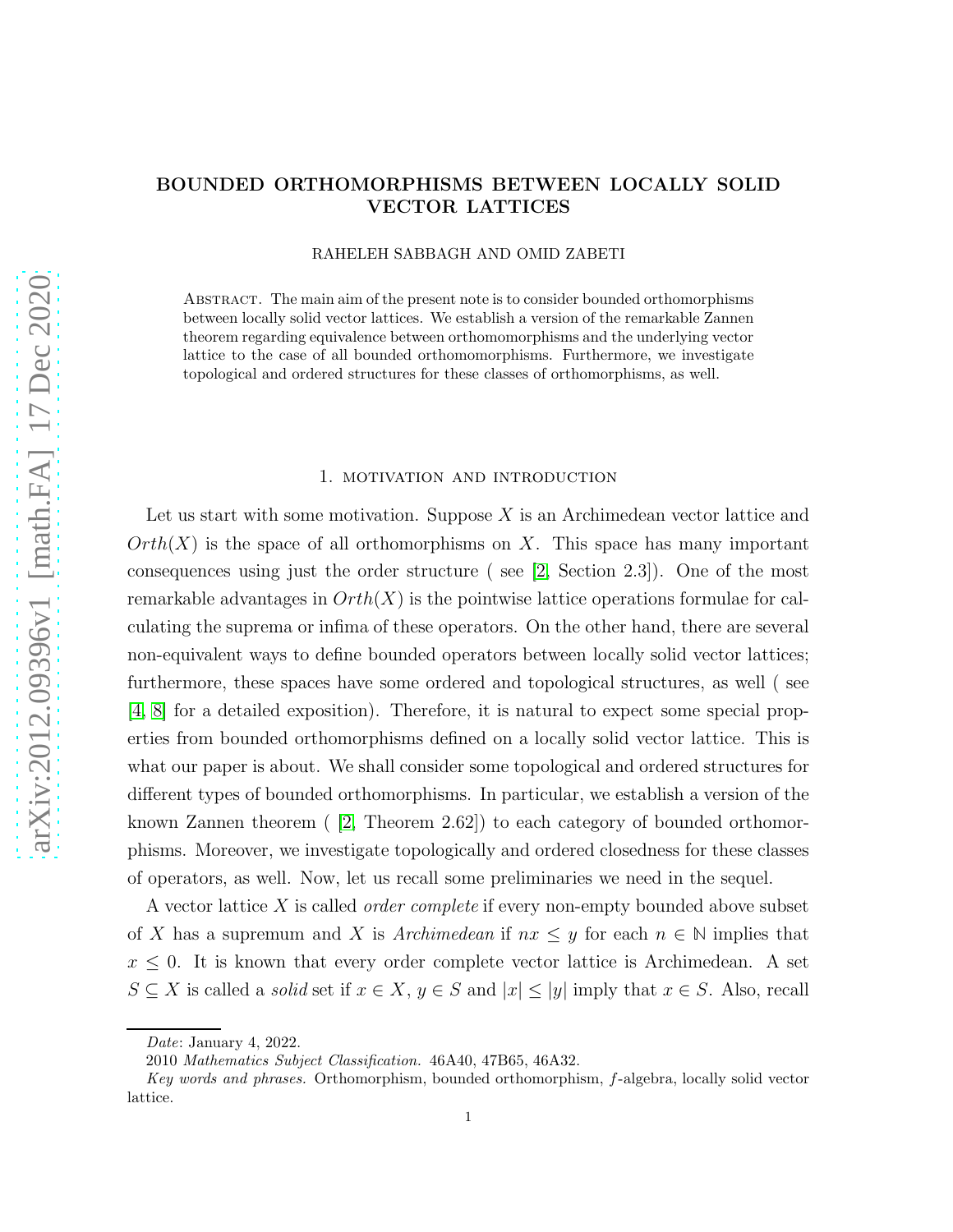that a linear topology  $\tau$  on a vector lattice X is referred to as *locally solid* if it has a local basis at zero consisting of solid sets.

Suppose X is a locally solid vector lattice. A net  $(x_\alpha) \subseteq X$  is said to be *order* convergent to  $x \in X$  if there exists a net  $(z_\beta)$  ( possibly over a different index set) such that  $z_{\beta} \downarrow 0$  and for every  $\beta$ , there is an  $\alpha_0$  with  $|x_{\alpha} - x| \le z_{\beta}$  for each  $\alpha \ge \alpha_0$ . A set  $A \subseteq X$  is called *order closed* if it contains limits of all order convergent nets which lie in A. Keep in mind that a topology  $\tau$  on a vector lattice X making it a locally solid vector lattice is referred to as *Fatou* if it has a local basis at zero consisting of solid order closed neighborhoods. In this case, we say that  $X$  has the Fatou property. Observe that a locally solid vector lattice  $(X, \tau)$  is said to have the Levi property if every  $\tau$ -bounded upward directed set in  $X_+$  has a supremum. Finally, recall that a locally solid vector lattice  $(X, \tau)$  possesses the Lebesgue property if for every net  $(u_{\alpha})$ in X,  $u_{\alpha} \downarrow 0$  implies that  $u_{\alpha} \stackrel{\tau}{\rightarrow} 0$ .

Recall that, for an Archimedean vector lattice X, by  $Orth(X)$ , we mean the space of all orthomorphisms on  $X$ ; more precisely, an order bounded band preserving operator on  $X$  is called an orthomorphism. For more details on this subject, see [\[2\]](#page-7-0). Observe that a linear operator T on a vector lattice X is called band preserving if  $x \perp y$  in X implies that  $T(x)\perp y$ . Note that by  $x\perp y$ , we mean  $|x| \wedge |y| = 0$ . Now, suppose X is a locally solid vector lattice. An orthomorphism  $T$  on  $X$  is called nb-bounded if there exists a zero neighborhood  $U \subseteq X$  such that  $T(U)$  is bounded in X; T is said to be bb-bounded provided that it maps bounded sets into bounded sets. First, observe that compatible with the different spaces of all bounded operators on  $X$ , these notions of bounded orthomorphisms are not equivalent, in general. Consider the identity operator on  $\mathbb{R}^N$ ; it is bb-bounded and continuous but not nb-bounded. Suppose X is  $c_{00}$  with the norm topology. Consider the orthomorphism T on X defined via  $T((x_n)) = (nx_n);$ indeed, it is neither bb-bounded nor continuous.

The class of all nb-bounded orthomorphisms on X is denoted by  $Orth_n(X)$  and is equipped with the topology of uniform convergence on some zero neighborhood, namely, a net  $(S_{\alpha})$  of nb-bounded orthomorphisms converges to zero on some zero neighborhood  $U \subseteq X$  if for any zero neighborhood  $V \subseteq X$  there is an  $\alpha_0$  such that  $S_{\alpha}(U) \subseteq V$  for each  $\alpha \geq \alpha_0$ . The class of all bb-bounded orthomorphisms on X is denoted by  $Orth_b(X)$  and is allocated to the topology of uniform convergence on bounded sets. Recall that a net  $(S_\alpha)$  of b-bounded orthomorphisms uniformly converges to zero on a bounded set  $B \subseteq X$  if for any zero neighborhood  $V \subseteq X$  there is an  $\alpha_0$  with  $S_{\alpha}(B) \subseteq V$  for each  $\alpha \geq \alpha_0$ .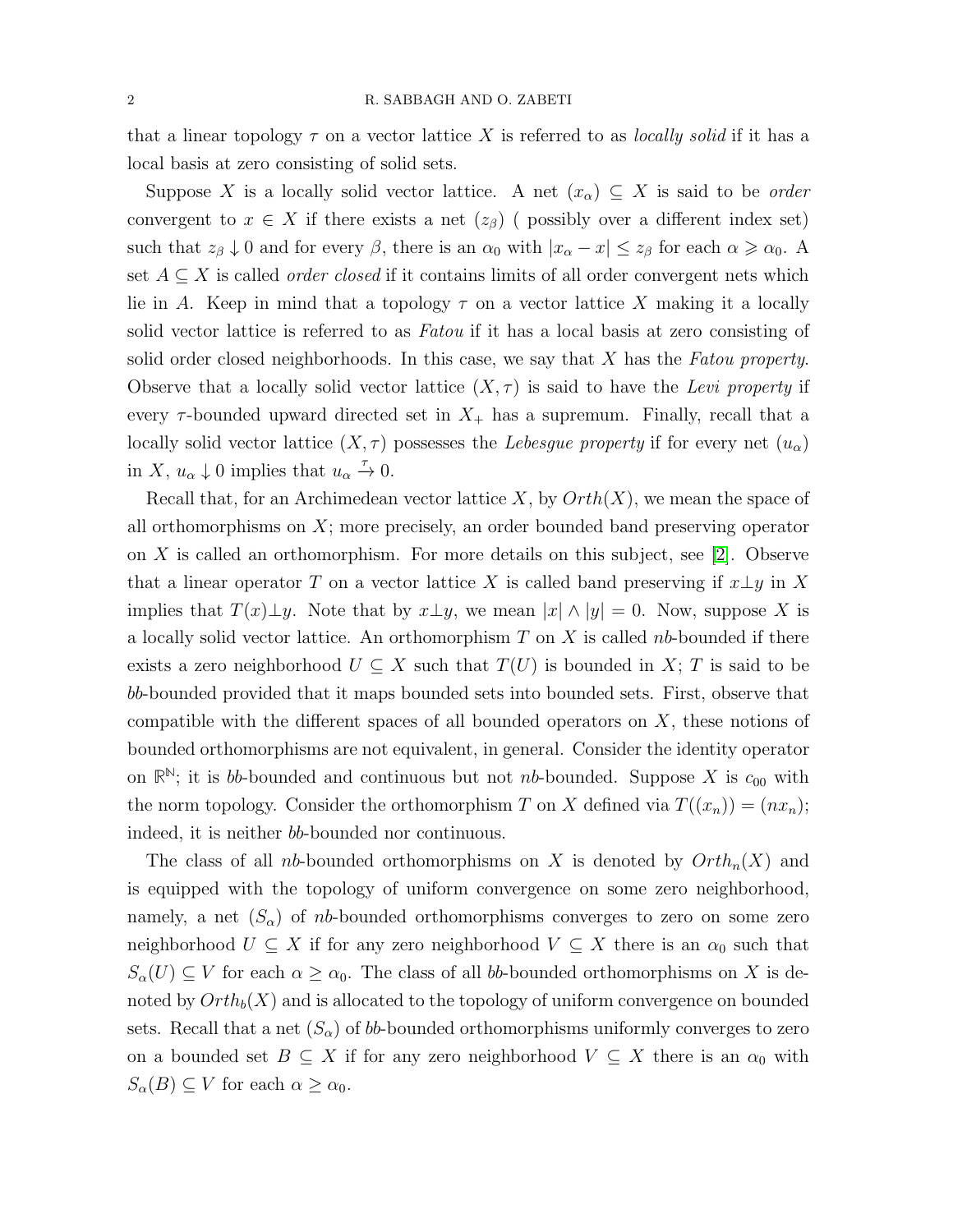The class of all continuous orthomorphisms on X is denoted by  $Orth<sub>c</sub>(X)$  and is equipped with the topology of equicontinuous convergence, namely, a net  $(S_{\alpha})$  of continuous orthomorphisms converges equicontinuously to zero if for each zero neighborhood  $V \subseteq X$  there is a zero neighborhood  $U \subseteq X$  such that for every  $\varepsilon > 0$  there exists an  $\alpha_0$  with  $S_\alpha(U) \subseteq \varepsilon V$  for each  $\alpha \geq \alpha_0$ . See [\[6\]](#page-8-2) for a detailed exposition on these classes of operators. In general, we have  $Orth_n(X) \subseteq Orth_c(X) \subseteq Orth_b(X)$ and when X is locally bounded, they coincide.

Furthermore, suppose X is a locally solid vector lattice. We say that X has the AM-property provided that for every bounded set  $B \subseteq X, B^{\vee}$  is also bounded with the same scalars; namely, given a zero neighborhood V and any positive scalar  $\alpha$  with  $B \subseteq \alpha V$ , we have  $B^{\vee} \subseteq \alpha V$ . Observe that by  $B^{\vee}$ , we mean the set of all finite suprema of elements of  $B$ ; for ample information, see [\[8\]](#page-8-1).

All vector lattices in this note are assumed to be Archimedean. For undefined terminology and related topics, see [\[1,](#page-7-1) [2\]](#page-7-0).

## 2. main result

First, we have the following useful facts.

<span id="page-2-0"></span>**Lemma 1.** Suppose X is a locally solid vector lattice. Then  $Orth_n(X)$ ,  $Orth_b(X)$ , and  $Orth<sub>c</sub>(X)$  are vector lattices.

*Proof.* It is enough to prove that, in each case, the modulus of the orthomorphism exists and is also bounded. By [\[2,](#page-7-0) Theorem 2.40], the modulus of an orthomorphism T exists and satisfies  $|T|(x) = |T(x)|$  for each  $x \in X_+$ . Therefore, it is easy to see that if T is either nb-bounded or bb-bounded or continuous, then so is its modulus.  $\square$ 

Furthermore, we have a domination property, as well.

**Proposition 2.** Suppose X is a locally solid vector lattice and  $T$ , S are linear operators on X such that  $0 \leq T \leq S$ . Then we have the following observations.

(i) If  $S \in Orth_n(X)$  then  $T \in Orth_n(X)$ . (ii) If  $S \in Orth_b(X)$  then  $T \in Orth_b(X)$ . (iii) If  $S \in Orth_c(X)$  then  $T \in Orth_n(X)$ .

*Proof.* (i). There exists a solid zero neighborhood  $U \subseteq X$  such that  $S(U)$  is bounded; moreover S is order bounded and band preserving. We need show that  $T$  is also order bounded, band preserving and nb-bounded. Choose arbitrary solid zero neighborhood  $V \subseteq X$ . Find scalar  $\gamma > 0$  with  $S(U) \subseteq \gamma V$ . For each  $x \in U_+$ , we have  $0 \leq T(x) \leq$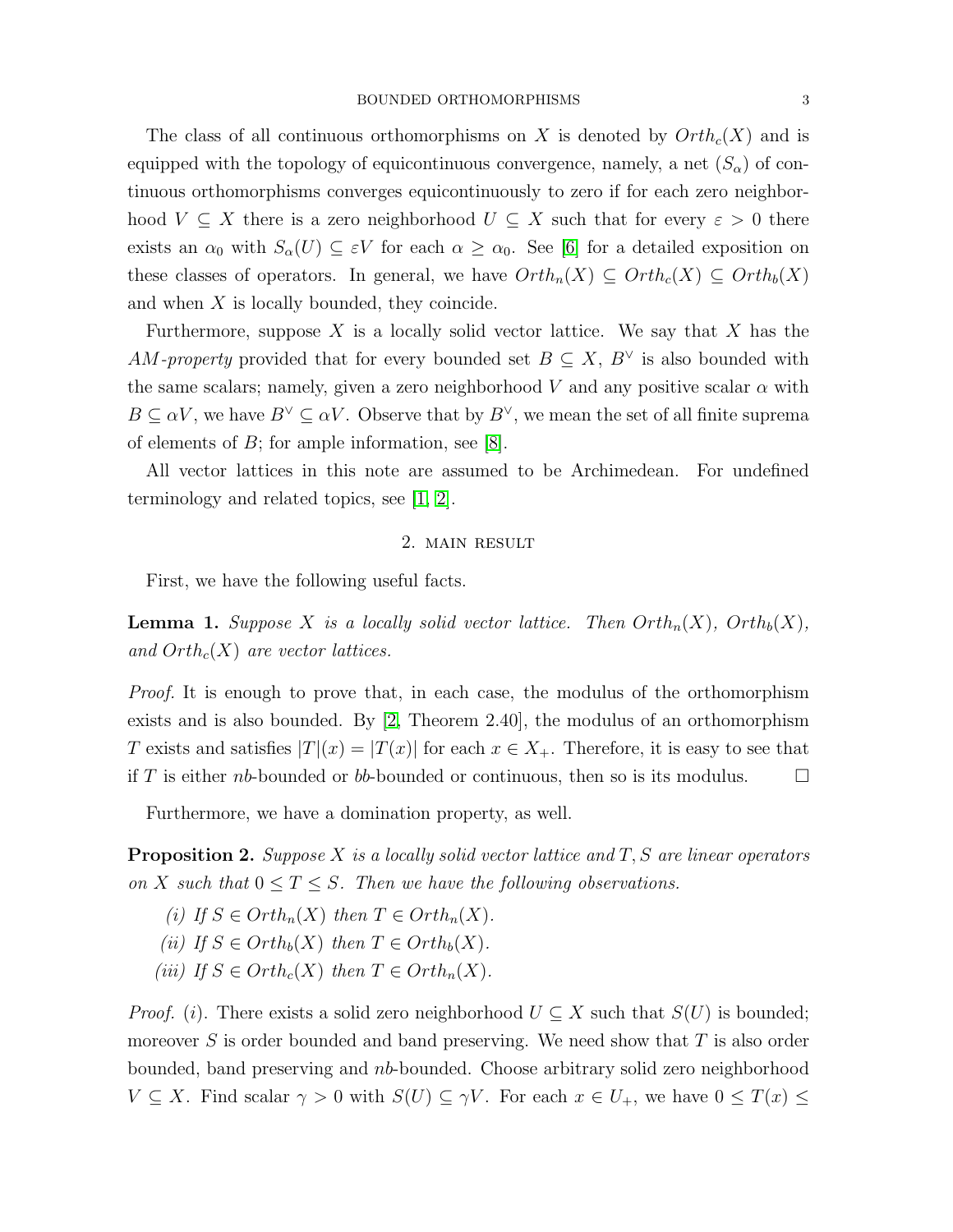$S(x) \in \gamma V$  so that  $T(x) \in V$  since V is solid. Since  $U \subseteq U_+ - U_-$ , we conclude that  $T(U)$  is also bounded. It is clear that T is also order bounded. Now, suppose  $x, y \in X$ such that  $x \perp y$ . By [\[2,](#page-7-0) Theorem 2.36 and Theorem 2.40], we have

$$
|T(x)| \wedge |y| = T(|x|) \wedge |y| \le S(|x|) \wedge |y| = |S(x)| \wedge |y| = 0,
$$

so that  $T(x) \perp y$ .

(ii). It is similar to the part (i); just if necessary, replace a bounded set B with its solid hull which is also bounded and use the inclusion  $B \subseteq B_+ - B_-$ .

(*iii*). Similar to the part (*i*), we conclude that T is a orthomorphism. Choose arbitrary solid zero neighborhood  $W \subseteq X$ . Find solid zero neighborhood  $V \subseteq X$  with  $V - V \subseteq W$ . There exists a solid zero neighborhood  $U \subseteq X$  with  $S(U) \subseteq V$  so that  $S(x) \in V$  for each positive  $x \in U$ . This implies that  $T(x) \in V$ , as well; since V is solid. Therefore,  $T(U_+) \subseteq V$ . We conclude that  $T(U) \subseteq T(U_+) - T(U_-) \subseteq V - V \subseteq W$ , as claimed.  $\square$ 

**Proposition 3.** Suppose X is a locally solid vector lattice. Then  $Orth_n(X)$ ,  $Orth_b(X)$ and  $Orth<sub>c</sub>(X)$  are locally solid vector lattices.

*Proof.* For  $Orth_n(X)$ : by Lemma [1,](#page-2-0)  $Orth_n(X)$  is an Archimedean vector lattice. By [\[1,](#page-7-1) Theorem 2.17], it suffices to prove that the lattice operations in  $Orth_n(X)$  are uniformly continuous. Suppose  $(T_{\alpha})$  is a net of nb-bounded orthomorphisms on X which converges uniformly on some zero neighborhood to zero. It is enough to show that  $|T_{\alpha}| \to 0$ . There exists a zero neighborhood  $U \subseteq X$  such that for each zero neighborhood  $V \subseteq X$  there is an  $\alpha_0$  such that  $T_\alpha(U) \subseteq V$  for each  $\alpha \geq \alpha_0$ . So, for each  $x \in U_+$ , by [\[2,](#page-7-0) Theorem 2.40],  $|T_\alpha(x)| = |T_\alpha(x)| \in V$  for sufficiently large  $\alpha$ . Note that  $U$  and  $V$  are solid so that the proof would be complete.

The proof for  $Orth_b(X)$  is similar to the case of  $Orth_a(X)$ ; just, we may assume that every bounded set  $B \subseteq X$  is solid otherwise, consider the solid hull of B which is bounded, certainly.

For  $Orth_c(X)$ : by Lemma [1,](#page-2-0)  $Orth_c(X)$  is an Archimedean vector lattice. By [\[1,](#page-7-1) Theorem 2.17, it suffices to prove that the lattice operations in  $Orth_c(X)$  are uniformly continuous. Suppose  $(T_{\alpha})$  is a net of continuous orthomorphisms on X which converges equicontinuously to zero. It is enough to show that  $|T_{\alpha}| \to 0$ . For every arbitrary solid zero neighborhood  $V \subseteq X$ , there exists a solid zero neighborhood  $U \subseteq X$  such that for each  $\varepsilon > 0$ , there is an  $\alpha_0$  with  $T_\alpha(U) \subseteq \varepsilon V$  for each  $\alpha \geq \alpha_0$ . So, for each  $x \in U_+$ , by [\[2,](#page-7-0) Theorem 2.40],  $|T_{\alpha}|(x) = |T_{\alpha}(x)| \in \varepsilon V$  for sufficiently large  $\alpha$ . Note that U and V are solid so that the proof would be complete.  $\Box$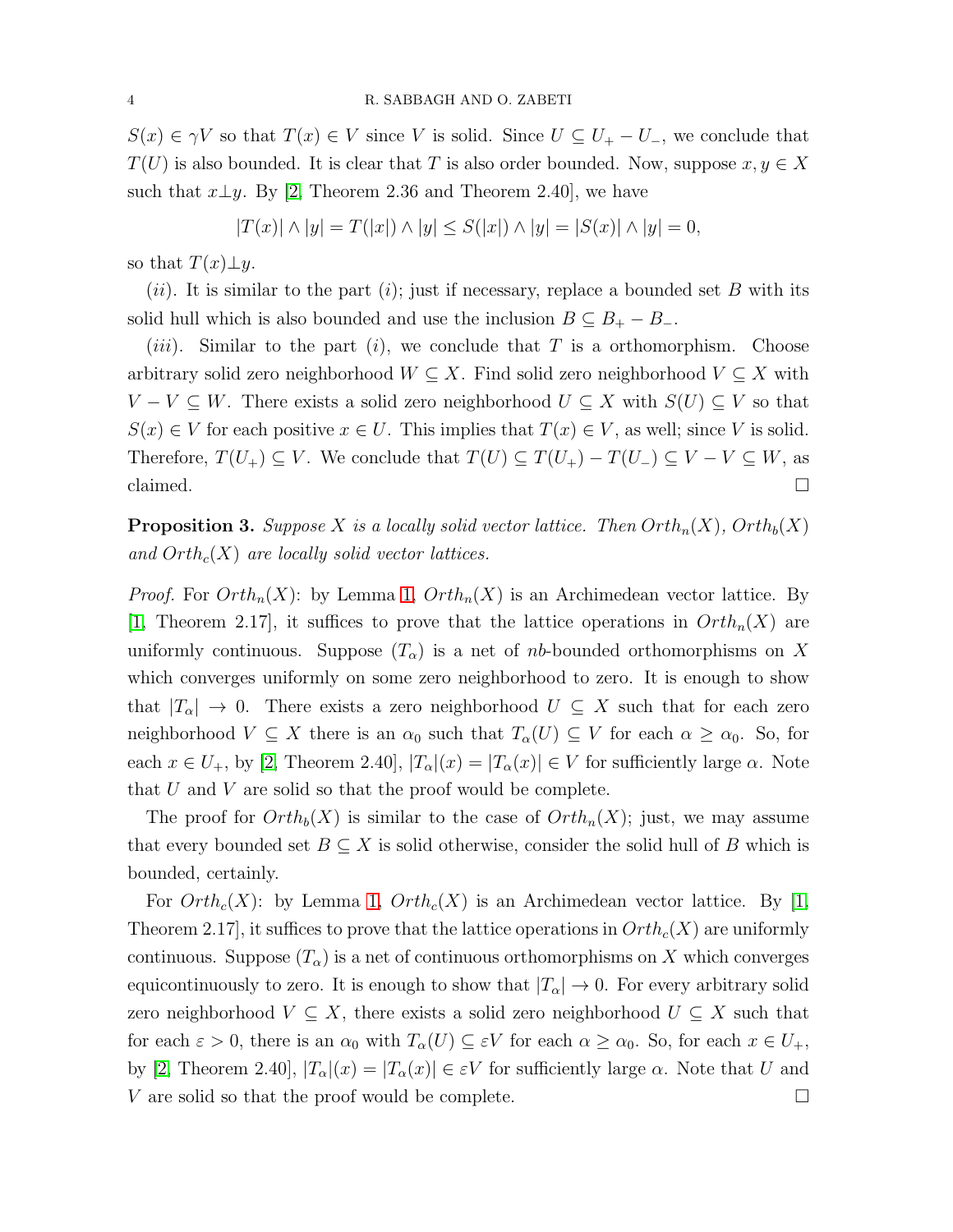<span id="page-4-0"></span>**Theorem 4.** Suppose X is a locally solid vector lattice. If X possesses the  $AM$ property, then so is  $Orth_n(X)$ ,  $Orth_b(X)$  and  $Orth_c(X)$ .

*Proof.* For  $Orth_n(X)$ : assume that X possesses the AM-property and  $D \subseteq Orth_n(X)$ is bounded. This means that  $D$  is bounded uniformly on some zero neighborhood. So, there is a zero neighborhood  $U \subseteq X$  such that for arbitrary zero neighborhood  $V \subseteq X$ , there exists a positive scalar  $\alpha$  such that  $\{T(U) : T \in D\} \subseteq \alpha V$ . In particular, for any  $x \in U$ , the set  $B_x = \{T(x) : T \in D\} \subseteq \alpha V$ . This implies that, by the assumption,  $B_x^{\vee}$  is also bounded in X. Again, by [\[2,](#page-7-0) Theorem 2.43] and using [\[9,](#page-8-3) Lemma 3],  $(T_1 \vee \ldots \vee T_n)(x) = T_1(x) \vee \ldots \vee T_n(x) \in \alpha V \vee \ldots \vee \alpha V = \alpha V$  for each  $T_1, \ldots, T_n \in D$ . So,  $(T_1 \vee \ldots \vee T_n)(U) \subseteq \alpha V$ . This would complete the proof.

The proof for  $Orth_b(X)$  is similar to the case of  $Orth_a(X)$ ; just, we may assume that every bounded set  $B \subseteq X$  is solid otherwise, consider the solid hull of B which is bounded, certainly.

For  $Orth_c(X)$ : assume that X possesses the AM-property and  $D \subseteq Orth_c(X)$  is bounded. This means that  $D$  is bounded equicontinuously. Therefore, for arbitrary zero neighborhood  $V \subseteq X$ , there exists a zero neighborhood  $U \subseteq X$  with  $T(U) \subseteq V$ for each  $T \in D$ . In particular, for any  $x \in U$ , the set  $B_x = \{T(x) : T \in D\} \subseteq V$ . This implies that, by the assumption,  $B_x^{\vee}$  is also bounded in X. Again, by [\[2,](#page-7-0) Theorem 2.43] and using [\[9,](#page-8-3) Lemma 3],  $(T_1 \vee \ldots \vee T_n)(x) = T_1(x) \vee \ldots \vee T_n(x) \in V \vee \ldots \vee V = V$ for each  $T_1, \ldots, T_n \in D$ . So,  $(T_1 \vee \ldots \vee T_n)(U) \subseteq V$ . This would complete the proof.  $\Box$ 

Remark 5. Observe that the converse of Theorem [4](#page-4-0) is not true, in general. Consider  $X = \ell_1$ ; it does not have the AM-property. By [\[2,](#page-7-0) Theorem 4.75 and Theorem 4.77],  $Orth_n(X)$  is an AM-space with unit so that a  $C(K)$ -space for some compact Hausdorff space K. Therefore,  $Orth_n(X)$  possesses the AM-property.

Nevertheless, when we consider a locally solid  $f$ -algebra  $X$ , we can have the converse, as well. Before this, we have two useful facts. Recall that by an  $f$ -algebra  $X$ , we mean a Riesz algebra such that given  $x, y \in X$  with  $x \wedge y = 0$ , we have  $zx \wedge y = xz \wedge y = 0$ for each positive  $z \in X$ ; for a comprehensive context, see [\[2,](#page-7-0) Section 2.3].

<span id="page-4-1"></span>**Theorem 6.** Suppose X is a locally solid f-algebra with a multiplication unit e. Then there is an f-algebra isomorphism homeomorphism from X onto  $Orth_b(X)$ .

*Proof.* By [\[2,](#page-7-0) Theorem 2.62], there is an f-algebra isomorphism from X onto  $Orth(X)$ defined by  $u \to T_u$  such that  $T_u(x) = ux$ . Now, consider this mapping from X into  $Orth_b(X);$  note that each  $T_u$  is b-bounded using [\[5,](#page-8-4) Proposition 2.1]. Furthermore,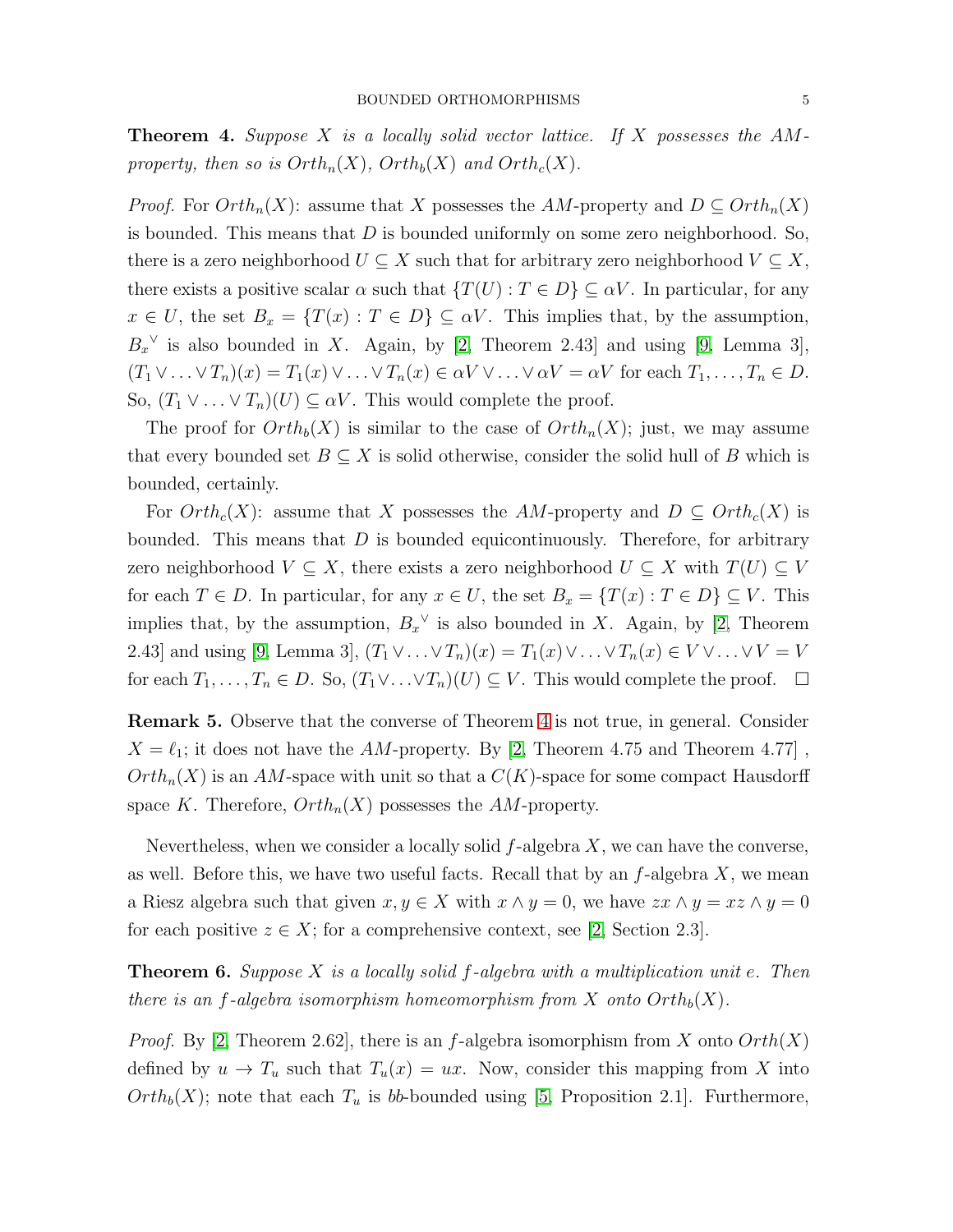another using of [\[2,](#page-7-0) Theorem 2.62], convinces that this mapping is also onto and an f-isomorphism. So, it is enough to show that it is a homeomorphism. Suppose  $(u_{\alpha})$  is a null net in X. We need show that  $T_{u_{\alpha}}$  is null in the topology of uniform convergence on bounded sets. Fix a bounded set  $B \subseteq X$  and choose arbitrary zero neighborhood  $V \subseteq X$ . By another application of [\[5,](#page-8-4) Proposition 2.1], we find a zero neighborhood  $U \subseteq X$  such that  $UB \subseteq V$ . There exists an  $\alpha_0$  with  $u_\alpha \in U$  for each  $\alpha \geq \alpha_0$  so that  $T_{u_\alpha}(B) = u_\alpha B \subseteq V$  for sufficiently large  $\alpha$ . For the converse, suppose  $(T_{u_\alpha})$  is a null net in  $Orth_b(X)$ . This means that for each  $x \in X$ ,  $T_{u_\alpha}(x) \to 0$  in X. Put  $x = e$ , the multiplication unit of X. We see that  $u_{\alpha} \to 0$ , as claimed.

**Theorem 7.** Suppose X is a locally solid f-algebra with a multiplication unit e. Then there is an f-algebra isomorphism homeomorphism from X onto  $Orth<sub>c</sub>(X)$ .

*Proof.* The proof has the same line as in the proof of Theorem [6.](#page-4-1) By [\[2,](#page-7-0) Theorem 2.62], there is an f-algebra isomorphism from X onto  $Orth(X)$  defined by  $u \to T_u$  such that  $T_u(x) = ux$ . Now, consider this mapping from X into  $Orth_c(X)$ ; note that each  $T_u$ is continuous using [\[5,](#page-8-4) Proposition 2.1]. Furthermore, another using of [\[2,](#page-7-0) Theorem 2.62, convinces that this mapping is also onto and an  $f$ -isomorphism. So, it is enough to show that it is a homeomorphism. Suppose  $(u_{\alpha})$  is a null net in X. We need show that  $T_{u_{\alpha}}$  is null equicontinuously. Choose arbitrary zero neighborhood  $V \subseteq X$ . there exists a zero neighborhood  $U \subseteq X$  such that  $UU \subseteq V$ . For each  $\varepsilon > 0$ , there exists an  $\alpha_0$  with  $u_\alpha \in \varepsilon U$  for each  $\alpha \geq \alpha_0$  so that  $T_{u_\alpha}(U) = u_\alpha U \subseteq \varepsilon U U \subseteq \varepsilon V$  for sufficiently large  $\alpha$ . For the converse, suppose  $(T_{u_{\alpha}})$  is a null net in  $Orth_{c}(X)$ . This means that for each  $x \in X$ ,  $T_{u_{\alpha}}(x) \to 0$  in X. Put  $x = e$ , the multiplication unit of X. We see that  $u_{\alpha} \to 0$ , as claimed.

**Corollary 8.** Suppose X is a locally solid  $f$ -algebra with a multiplication unit e. If  $Orth_{b}(X)$  possesses the AM-property, then so is X.

**Corollary 9.** Suppose X is a locally solid  $f$ -algebra with a multiplication unit e. If  $Orth_c(X)$  possesses the AM-property, then so is X.

<span id="page-5-0"></span>**Theorem 10.** Suppose X is a locally solid vector lattice. If X possesses the Levi property, then so are  $Orth_n(X)$ ,  $Orth_b(X)$ , and  $Orth_c(X)$ .

*Proof.* We prove the result for  $Orth_n(X)$ ; the proofs for other cases are similar. Assume that  $(T_\alpha)$  is a bounded increasing net in  $Orth_n(X)_+$ . The general idea follows from the proof of [\[8,](#page-8-1) Theorem 2.15]. This implies that there is a zero neighborhood  $U \subseteq X$  such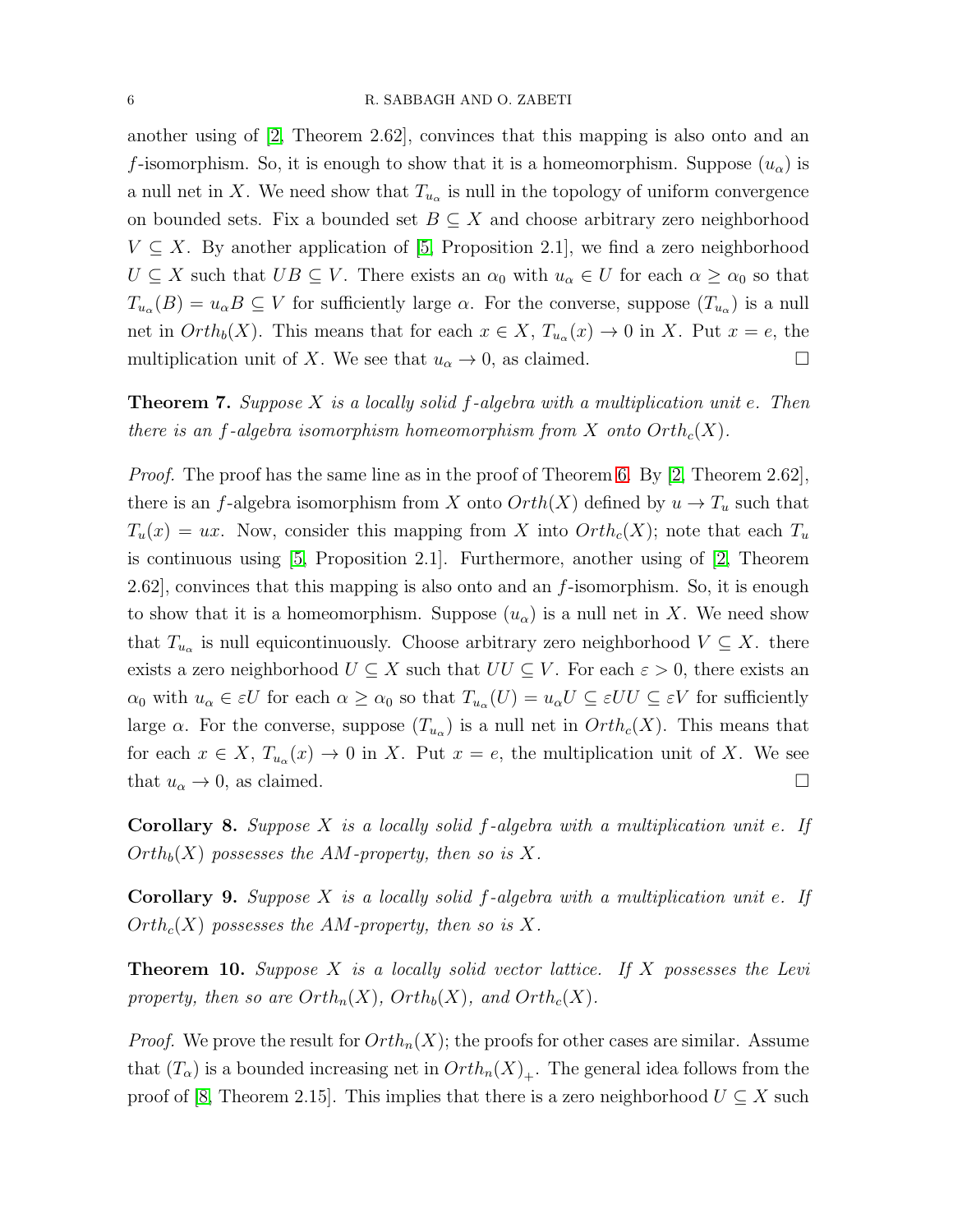that  $(T_\alpha(U))$  is bounded for each  $\alpha$ . So, for each  $x \in X_+$ , the net  $(T_\alpha(x))$  is bounded and increasing in  $X_+$  so that it has a supremum, namely,  $\alpha_x$ . Define  $T: X_+ \to X_+$ via  $T(x) = \alpha_x$ . It is an additive map; it is easy to see that  $\alpha_{x+y} \leq \alpha_x + \alpha_y$ . For the converse, fix any  $\alpha_0$ . For each  $\alpha \ge \alpha_0$ , we have  $T_\alpha(x) \le \alpha_{x+y} - T_\alpha(y) \le \alpha_{x+y} - T_{\alpha_0}(y)$ so that  $\alpha_x \leq \alpha_{x+y} - T_{\alpha_0}(y)$ . Since  $\alpha_0$  was arbitrary, we conclude that  $\alpha_x + \alpha_y \leq \alpha_{x+y}$ . By [\[2,](#page-7-0) Theorem 1.10], it extends to a positive operator  $T : X \to X$ . It is clear that T is also order bounded. We need show that it is band preserving. By [\[2,](#page-7-0) Theorem 2.36], it is sufficient to prove that  $x \perp y$  implies that  $Tx \perp y$ . Note that each  $T_{\alpha}$  is band preserving so that

$$
|T(x)| \wedge |y| = \left(\bigvee_{\alpha} |T_{\alpha}(x)|\right) \wedge |y| = \bigvee_{\alpha} (|T_{\alpha}(x)| \wedge |y|) = 0.
$$

Suppose V is an arbitrary order closed zero neighborhood in  $X$ . There is a positive scalar  $\gamma$  with  $T_{\alpha}(U) \subseteq \gamma V$ . This means that  $T(U) \subseteq \gamma V$  since V is order closed.  $\Box$ 

Remark 11. Observe that the converse of Theorem [10](#page-5-0) is not true, in general. Consider the Banach lattice E consists of all piecewise linear continuous functions on  $[0, 1]$ . By [\[7,](#page-8-5) Theorem 6],  $Orth_n(E) = Orth(E)$  is the space  $\{\alpha I : \alpha \in \mathbb{R}\}\)$ , where I denotes the identity operator on E. Clearly  $Orth_n(E)$  possesses the Levi property but E fails to have the Levi property ( it is not even order complete). Moreover, this example also shows that the Lebesgue property does not transfer from the space of all bounded orthomorphisms into the underlaying space, as well.

Nevertheless, when we deal with the locally solid f-algebras with unit, compatible with Theorem [6,](#page-4-1) we have good news.

**Corollary 12.** Suppose X is a locally solid f-algebra with a multiplication unit e. If either  $Orth_b(X)$  or  $Orth_c(X)$  possesses the Levi property, then so is X.

**Corollary 13.** Suppose X is a locally solid f-algebra with a multiplication unit e. If either  $Orth_b(X)$  or  $Orth_c(X)$  possesses the Lebesgue property, then so is X.

Recall that a linear operator  $T$  between vector lattices  $X$  and  $Y$  is said to be disjoint preserving provided that for each  $x, y \in X$  with  $x \perp y$ , we have  $T(x) \perp T(y)$ . For more information, see [\[2\]](#page-7-0).

**Lemma 14.** Suppose  $X, Y$  are locally solid vector lattices such that Y is Hausdorff and  $(T_{\alpha})$  is a net of disjoint preserving operators from X into Y which is convergent pointwise to the operator  $T$ . Then  $T$  is also disjoint preserving.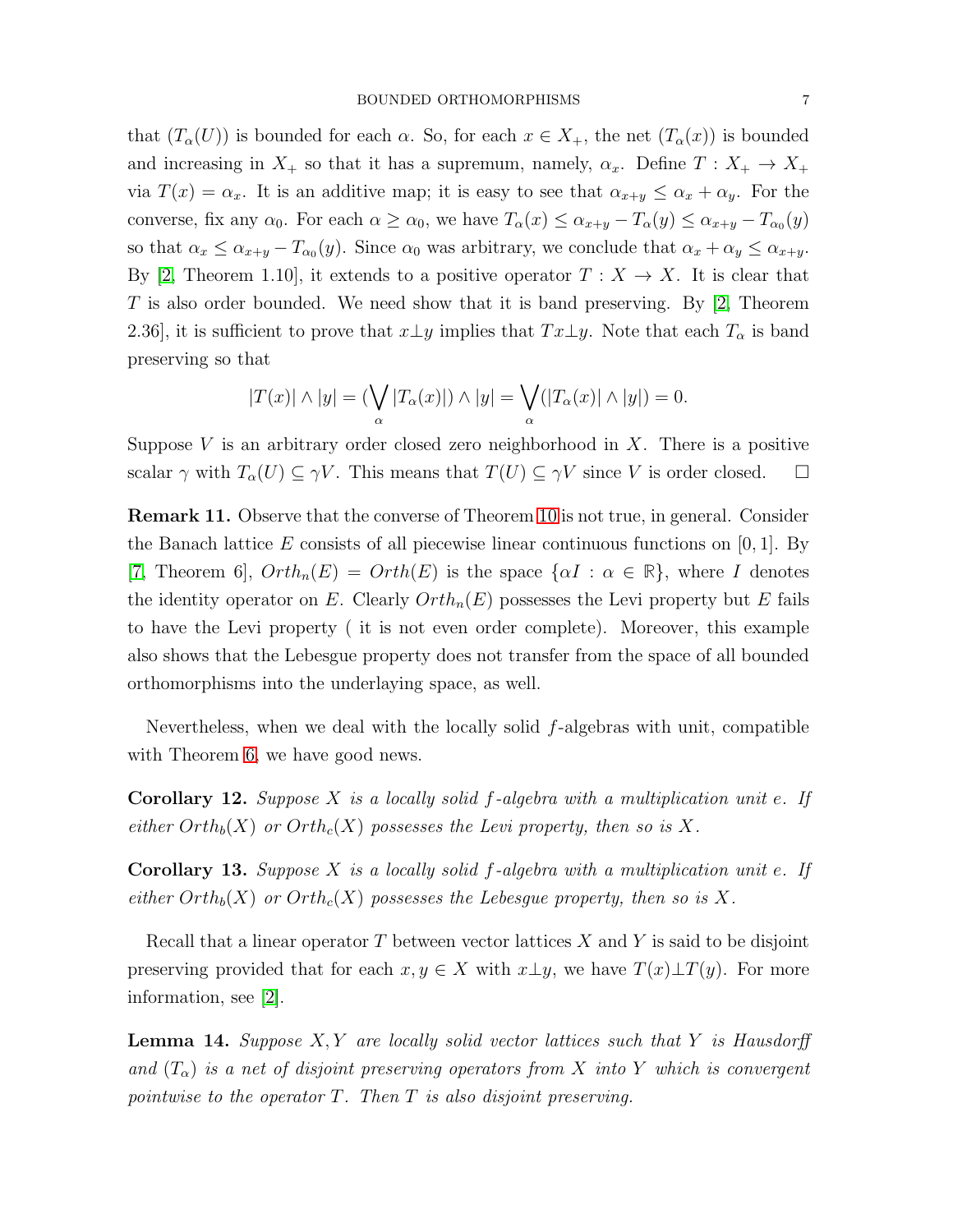*Proof.* Choose arbitrary solid zero neighborhood  $W \subseteq Y$ ; there exists a zero neighborhood  $V \subseteq Y$  with  $V + V \subseteq W$ . Consider  $x, y \in X$  with  $x \perp y$ . Find an index  $\alpha_0$  with  $(T_{\alpha_0}-T)(x) \in V$  and  $(T_{\alpha_0}-T)(y) \in V$ . We claim that  $T(x)\perp T(y)$ . By the Birkhoff's inequality, we have

$$
0 \le ||T(x)| \wedge |T(y)| - |T_{\alpha_0}(x)| \wedge |T_{\alpha_0}(y)||
$$
  
=  $||T(x)| \wedge |T(y)| - |T_{\alpha_0}(x)| \wedge |T(y)| - |T_{\alpha_0}(x) \wedge |T(y)| - T_{\alpha_0}(x)| \wedge |T_{\alpha_0}(y)||$   
 $\le |T_{\alpha_0}(x) - T(x)| + |T_{\alpha_0}(y) - T(y)| \in V + V = W.$ 

Since  $T_{\alpha_0}$  is disjoint preserving,  $|T_{\alpha_0}(x)| \wedge |T_{\alpha_0}(y)| = 0$ . Since W is solid, we conclude that  $|T(x)| \wedge |T(y)| \in W$ . This happens for each arbitrary solid zero neighborhood  $W \subseteq Y$ . Therefore,  $|T(x)| \wedge |T(y)| = 0$  as claimed.

<span id="page-7-2"></span>**Corollary 15.** Suppose X is a Hausdorff locally solid vector lattice and  $(T_{\alpha})$  is a net of band preserving operators on X which is convergent pointwise to the operator T. Then T is also band preserving.

Observe that, in general, the uniform limit of a sequence of order bounded operators need not be order bounded ( see [\[2,](#page-7-0) Example 5.6], due to Krengle); note that, in the example, each  $K_n$  is order bounded and  $K_n \to T$  uniformly, nevertheless, we can choose the coefficients  $(\alpha_n)$  such that T is not even order bounded ( the modulus does not exist). Furthermore,  $K_n \uparrow T$ , but T is not order bounded, as mentioned. Consider this point that in the example, the underlying space  $E$ , is not an  $AM$ -space. Now, we focus on locally solid vector lattices. Compatible with Corollary [15,](#page-7-2) [\[8,](#page-8-1) Corollary 2.7] and [\[3,](#page-7-3) Lemma 3.1 and Lemma 3.2], we have the following.

**Corollary 16.** Suppose  $X$  is a Hausdorff locally solid vector lattice with the Levi and AM-properties. Then,  $Orth<sub>b</sub>(X)$  and  $Orth<sub>c</sub>(X)$ , with respect to the assumed topologies, are topologically complete. Moreover, they form bands in  $Orth(X)$ .

**Remark 17.** Note that we are able to consider some results presented for  $Orth<sub>b</sub>(X)$ and  $Orth_c(X)$ , for  $Orth_n(X)$ , as well. Just, observe that  $Orth_n(X)$  is not topologically complete as shown in [\[6,](#page-8-2) Example 2.22].

### **REFERENCES**

- <span id="page-7-1"></span>[1] C. D. Aliprantis and O. Burkinshaw, Locally solid Riesz spaces with applications to economics, Mathematical Surveys and Monographs, 105, American Mathematical Society, Providence, 2003.
- <span id="page-7-3"></span><span id="page-7-0"></span>[2] C.D. Aliprantis and O. Burkinshaw, Positive operators, Springer, 2006.
- [3] S. Hejazian, M. Mirzavaziri, O. Zabeti, Bounded operators on topological vector spaces and their spectral radii, Filomat, **26(6)** (2012), 1283-1290.